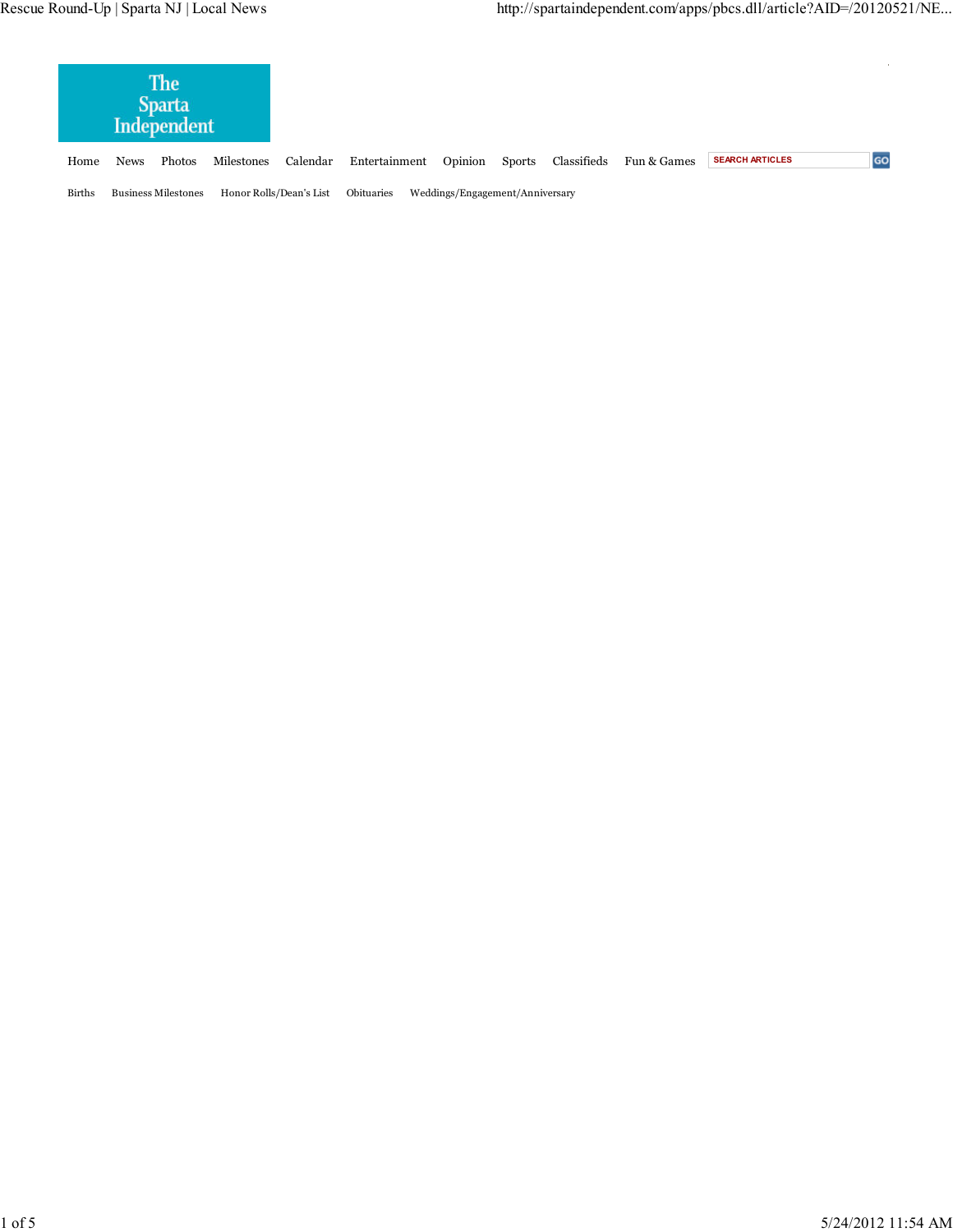# **Rescue Round-Up**

BY DIANA TUORTO PUBLISHED MAY 21, 2012 AT 1:00 PM (UPDATED MAY 18, 2012)



ShareThis

**Photos**



Tabitha

Greyhound Friends of New Jersey, Inc. (GFNJ)

Tabitha (racing name Mulberry Tabitha) is a 2-year-old greyhound who is a very friendly and quiet girl. Small for her breed, she would love to play in a fenced yard. She is in a foster home learning how great life off the track can be.

Nellie (racing name WK Nellie) is a 2-year-old greyhound who is sure to make you smile. She is very happy and loves attention. Her tail never stops wagging and she walks well on a leash.

For more information on Tabitha, Nellie, or Greyhound Friends, visit www.greyhoundfriendsnj.org or call 732-356-4370.



Eleventh Hour Rescue Tawny is a 2-year-old, 50-pound. boxer mix who has a beautiful brindle short hair coat. She is a sweetheart, is housebroken, and gets along with other dogs and

#### **rescues in need of volunteers, donations or loving homes:**

Animal Rescue Service (Fredon) - for dogs and cats www.petfinder.com/shelters /NJ614.html or 973-300-5959

BARKS (Byram) - for cats and dogs- www.barksinc.com or 973-300-3185

Eleventh Hour Rescue (Rockaway)- for dogs www.ehrdogs.org or 973-664-0865

Father John's Animal House (Lafayette) - for cats and dogs -

www.sussex.petfinder.org or



05/23/2012 Morton to step down June 30 05/21/2012 Teachers surprise students with Flash Mob 05/23/2012 Lake Grinnell residents amend lawsuit against township 05/08/2012 Future of Cruiser Club unknown 05/14/2012 Sparta Township Police 05/16/2012 Life in Afghanistan for local marine 05/07/2012 Sparta Day bigger and better 05/17/2012 Videotaping BOE meetings okay

THE WEEK'S MOST DISCUSSED STORIES

#### **THOUSANDS OF TEENS IN FOSTER CARE WOULD LOVE TO** PUT UP WITH YOU

 $K$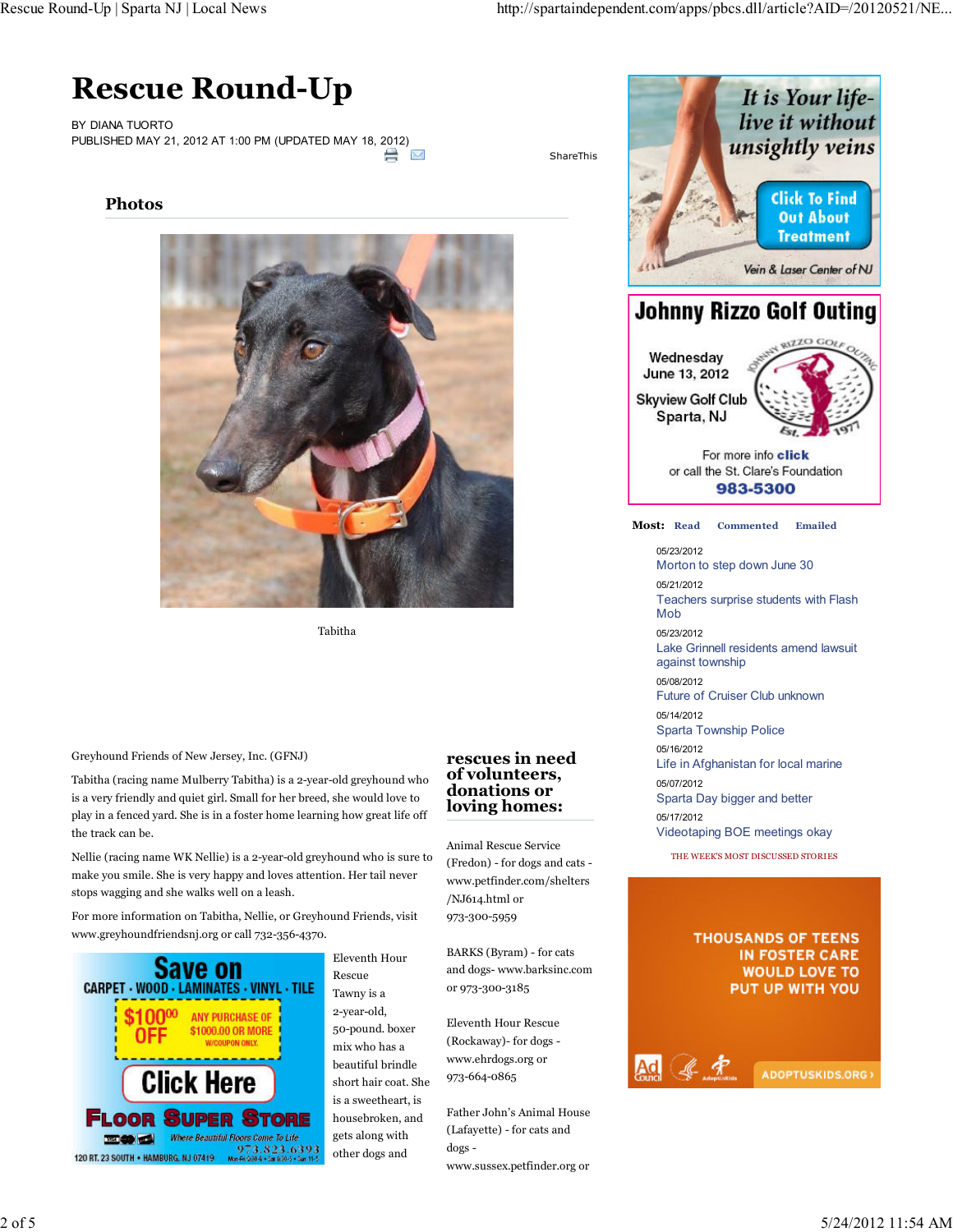Like

Facebook social plugin

Laura James Joanne Jennifer Tara

973-300-5909 Place a Classified Ad<sup>reyhound</sup> Friends of New Jersey (Cherry Hill) - for greyhound dogs www.greyhoundfriendsnj.org saved along with his sister who has already found a new home. Myron the www.greynound<br>Directories and Special Sections<br>does have come for issues. scoms nundity suil delight ficonfidence would be ideal. Although hetter to the editor<br>Phitpha Chroduckim the timid dea he is today, in the richt blow it with photo Hippity Hop Rabbit Rescue (Somerville) - for rabbits www.hippityhoprabbitrescue.com © Copy**HEI<del>O</del>Z3r293a**-29<del>22</del>/s people of all ages. Tawny is a very friendly dog who is easy going; she will withingly hop in the car for a ride wherever you go. **Postuff** dog will easily fit in to any home environment. Contact Us/Staff Directory Moropany Historyold Great Pyrenees/Retriever mix. He knows some basic commands and loves to play fetch with his favorite ball<sup>a</sup> He was **Directories and Special Sections**<br>dees have some fear issues, so a quiet home where he can feel safe and plastrises Comaderia im the timid dog he is today, in the right informit, wouth 16f9<sup>1</sup>\$Counthile and love moving forward, he will surely bibissom agtent To learn more about Tawny, Myron, or Eleventh Hour, visit www.ehrdogs.org, email eleventhhrrescue@aol.com, or call Straus News Dining Guide Community Service Guide dektrise Comarlery **Do Stuff** Subscribe Pick us up – Where? Submit a press release or announcement Submit a business milestone SUBMER Petter to the editor **Sublonnit, youth** photos  $\mathbf{s}$  Find us on Facebook The Advertiser-News (North) **The Advertiser-News (South)**<br>The Sparta Tiser-News (South) The Chronicle The Pike County Courier The Photo News 39 people like **The Sparta Independent**. The Space of Space of Space of Space of Space of Space of Space of Space of Space of Space of Space of Space o The Township Julian Julian The warwick *Havertiser* The West Milford Messenger Kelly Bob di All Rights Reserved | Terms of Service

One Step Closer Animal Rescue (O.S.C.A.R.)

973-664-0865.

Maggie is an 11-month-old Great Pyrenees mix who is spayed and has her shots. She is big and puppy-clumsy; she is cautious meeting new people as some puppies are. Maggie is gentle, sweet, and wants to please.

Brownie is a 10- to 12-year-old chocolate lab who was rescued from a shelter where he was scheduled to be euthanized. Everyone who meets Brownie loves him and his kind nature. He loves being the center of attention. If you're looking for a calm dog, Brownie is your boy.

For more information on Maggie, Brownie, or O.S.C.A.R., visit www.OscarAnimalRescue.org or call 973-652.3969.

Horse Rescue United, Inc. (Allentown)- for horses of all breedswww.horserescueunited.org or 609-481-8561

K.I.S.S. (Kitties In-need-of Someone Special, Inc.) (Hopatcong) - for cats www.kiss.petfinder.com or 973-670-2481

Mylestone Equine Rescue (Phillipsburg) - for horses of all breeds www.mylestone.org or 908-995-9300

Noah's Ark Animal Welfare Association (Ledgewood) for cats and dogs www.noahsarknj.org or 973-347-0378

One Step Closer Animal Rescue (O.S.C.A.R.) (Sparta) - for cats and dogs www.petfinder.com/shelters /NJ133.html or 973-652-3969

Operation Sanctuary (Landing) - for cats www.operationsanctuary.org or 610-628-9160

Paws 2 Your Heart (Lafayette)- for cats and dogs

-

www.paws2yourheartrescue.org or 973-271-6897

Pet Adoption League (Hackettstown)- for dogs and cats- www.palpets.org or 973-584-0095

ReRun, Inc. (Helmetta) - for Thoroughbred horses -

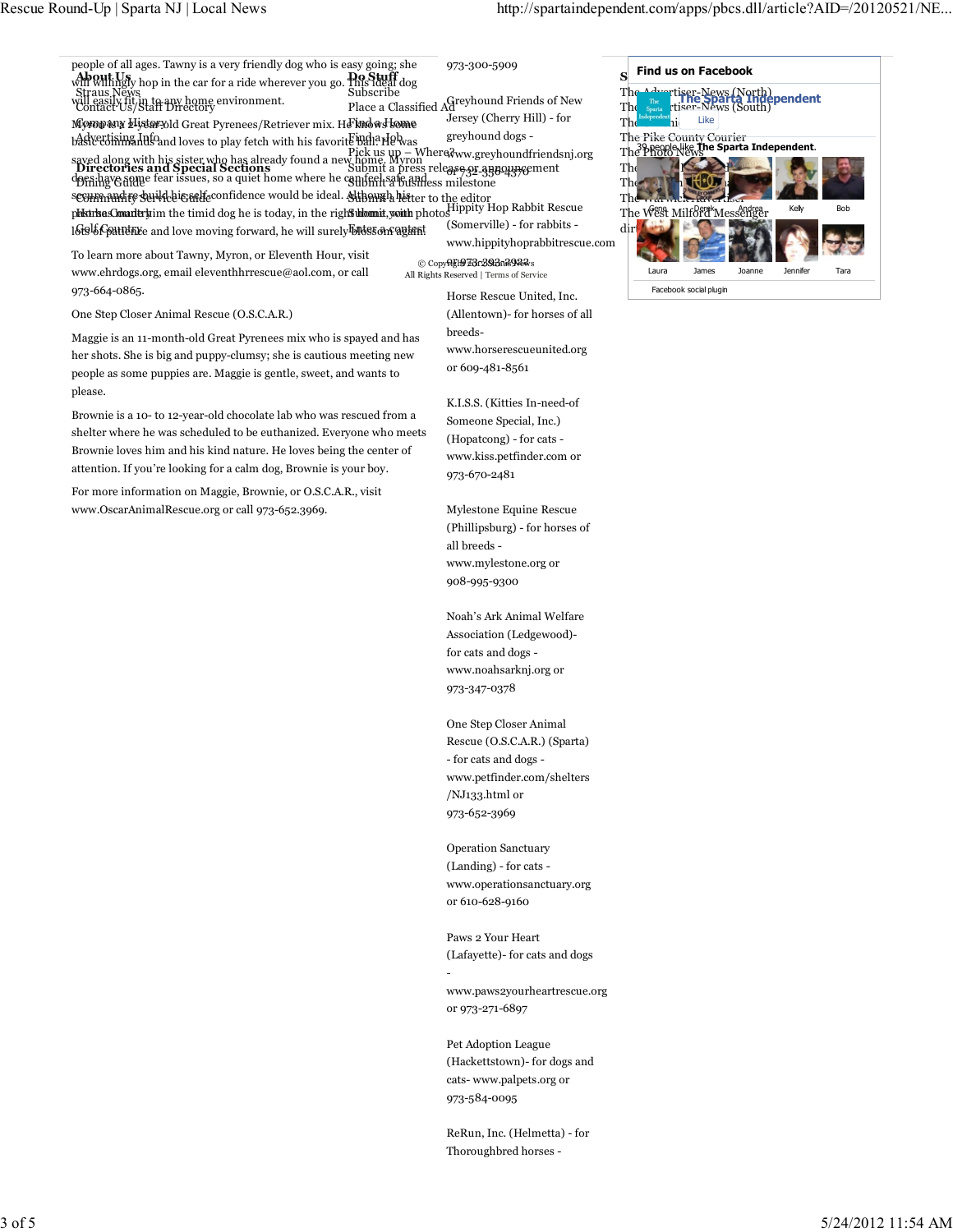www.rerun.org or 732-521-1370

Safe Haven Rabbit Rescue (Clinton) - for rabbitswww.safehavenrr.org or 973-238-0814

Safe Hounds Beagle Rescue, Inc. (Sparta) - for beagle dogs - www.safehounds.com or 973-729-8431

Second Chance Pet Adoption League (Oak Ridge) - for dogs www.secondchance.petfinder.com or 973-208-1054

St. Hubert's Animal Welfare Center (Madison) - for cats and dogs www.sthuberts.org or 973-377-2295

Under My Wing Avian Refuge (Wantage) - for exotic birds www.exoticbirdsrefuge.org or 973-702-7770

Vernon Township Animal Control (Vernon) - for dogs and cats www.petfinder.com/shelters /NJ399.html or 973-764-7751

If you have or know of a local animal rescue that should be featured in an upcoming Rescue Round-Up, contact Diana Tuorto at lunar\_aradia@yahoo.com.

**Tweet** 0 **Manufacturer** 1

Like ShareThis ShareThis

## **Comments**